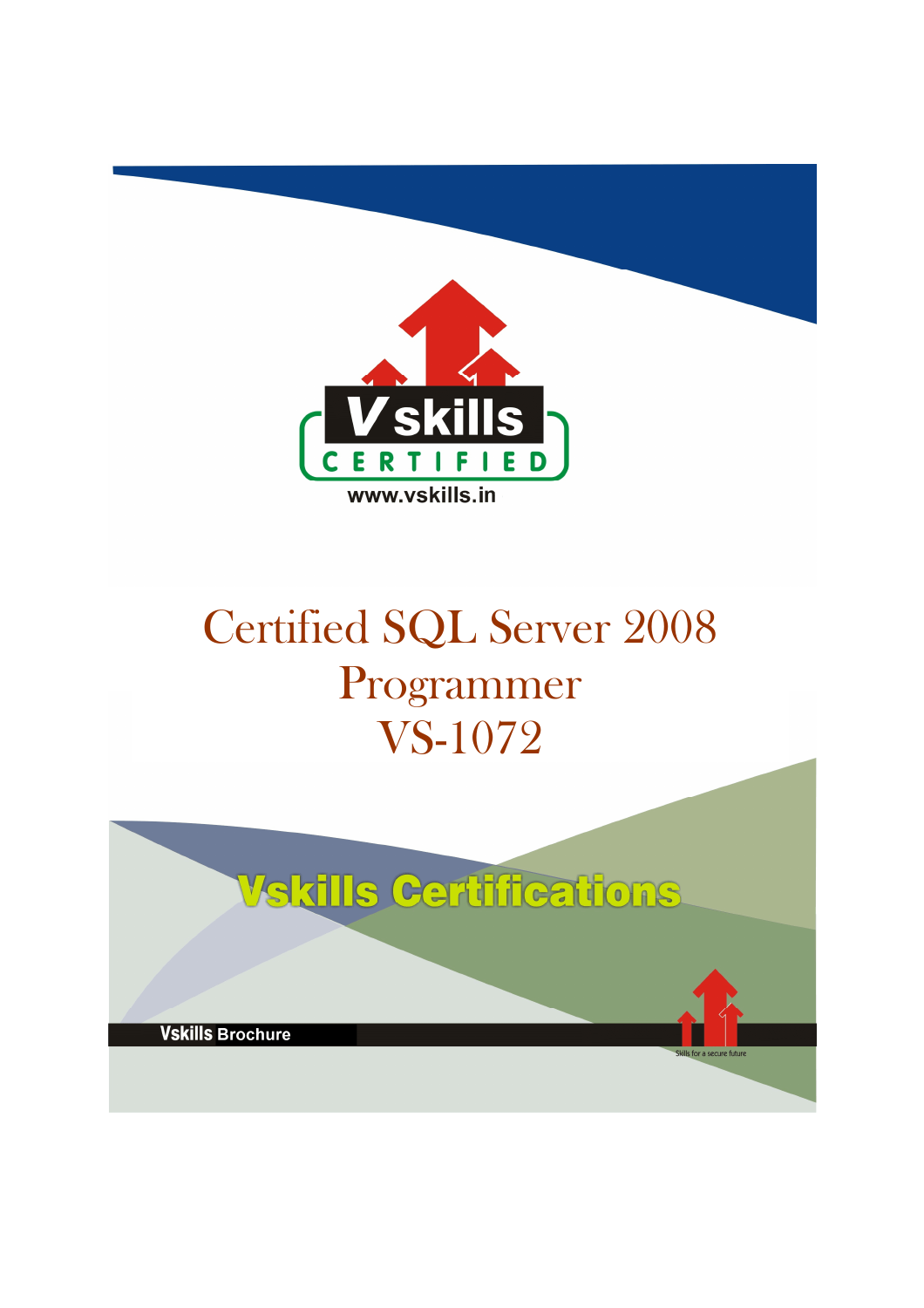# Certified SQL Server 2008 Programmer

### Certification Code VS-1072

Vskills SQL Server 2008 Programmer certification assesses the candidate for a company's SQL Server 2008 related software development and maintenance needs. The certification tests the candidates on various areas in SQL Server 2008 which include knowledge of syntax and semantics of T-SQL, usage of triggers, UDFs and stored procedures and interfacing with XML.

### Why should one take this certification?

This Course is intended for professionals and graduates wanting to excel in their chosen areas. It is also well suited for those who are already working and would like to take certification for further career progression.

Earning Vskills SQL Server 2008 Programmer Certification can help candidate differentiate in today's competitive job market, broaden their employment opportunities by displaying their advanced skills, and result in higher earning potential.

### Who will benefit from taking this certification?

Job seekers looking to find employment in website and web application development and maintenance department of various companies, students generally wanting to improve their skill set and make their CV stronger and existing employees looking for a better role can prove their employers the value of their skills through this certification

### Test Details

- **Duration:** 60 minutes
- No. of questions:  $50$
- Maximum marks: 50, Passing marks:  $25(50\%)$

There is no negative marking in this module.

### **Fee Structure**

Rs. 3,499/- (Excludes taxes)\*

\*Fees may change without prior notice, please refer http://www.vskills.in for updated fees

#### Companies that hire Vskills Certified SQL Server 2008 Programmer

SQL Server 2008 programmers are in great demand. Companies specializing in Integration Services are constantly hiring knowledgeable professionals. Various banks, telecom and IT companies also need SQL Server 2008 programmers for application development, maintenance and data analysis and reporting using SQL Server 2008.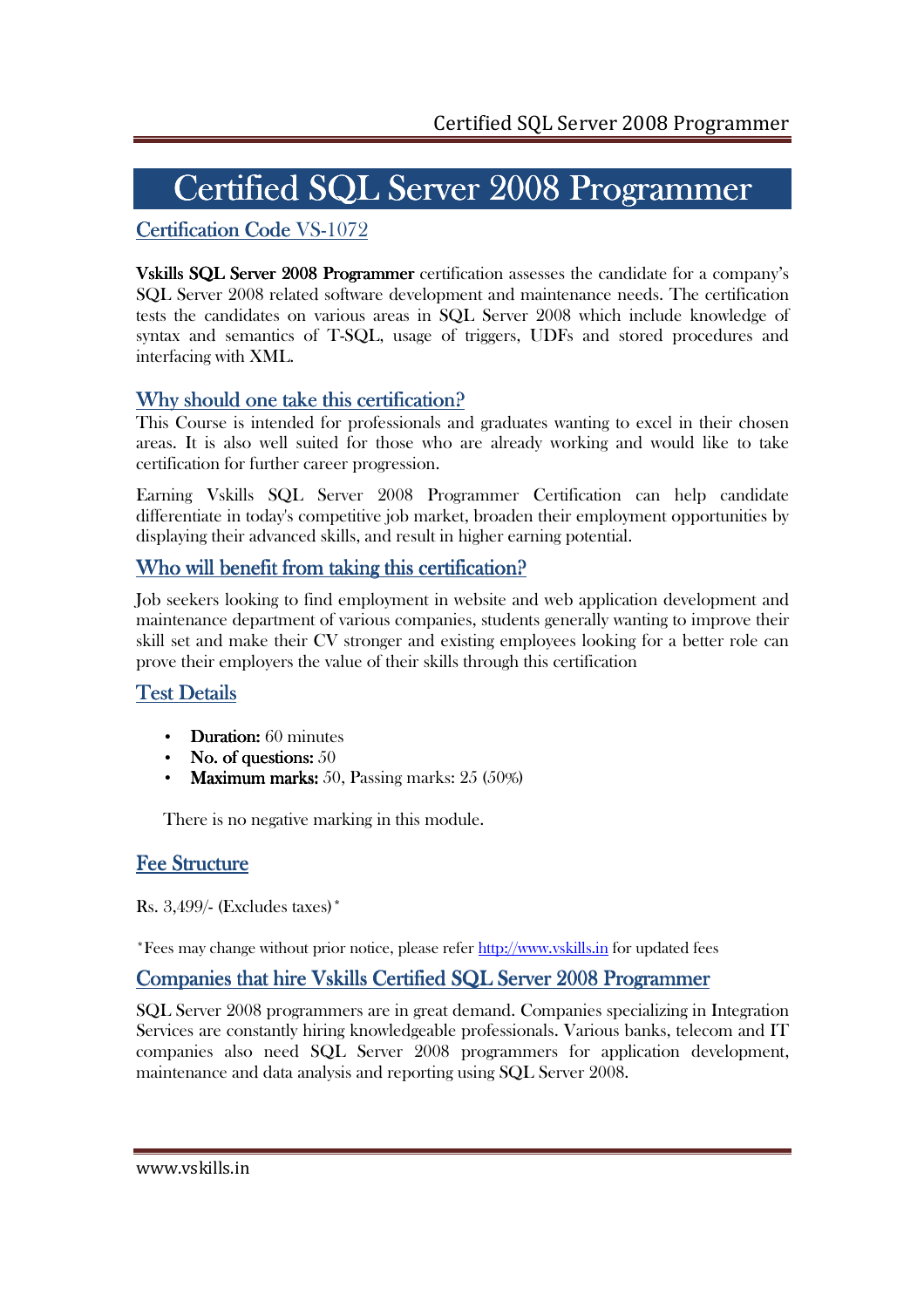## **Table of Contents**

### 1. Introduction

- 1.1 RDBMS
- 1.2 SQL Server Versions
- 1.3 SQL Server Components
- 1.4 New Features
- 1.5 SQL Server Files

#### 2. Installation

- 2.1 System requirements
- 2.2 Installation Overview
- 2.3 Selecting Instance
- 2.4 Authentication Mode
- 2.5 Service Accounts
- 2.6 Collation
- 2.7 Installation Steps
- 2.8 Upgrading SQL Server
- 2.9 Built-In Databases

#### 3. SQL Server Tools

- 3.1 SQL Server Management Studio
- 3.2 SQL Server Configuration Manager
- 3.3 Query Editor
- 3.4 Sqlcmd

### 4. Database Design

- 4.1 RDBMS 4.2 Design Objective
- 4.3 Design Process
- 4.4 Keys and Relationships
- 4.5 E-R Diagram
- 4.6 Integrity Rules
- 4.7 Normalization
- 4.8 Data Types

### 5. SQL Operations

- 5.1 Constraints 5.2 DDL commands
- 5.3 Queries
- 5.4 Joins
- 5.5 EXISTS, INTERSECT and EXCEPT operator
- 5.6 Subqueries
- 5.7 Correlated queries
- 5.8 Table Expressions

www.vskills.in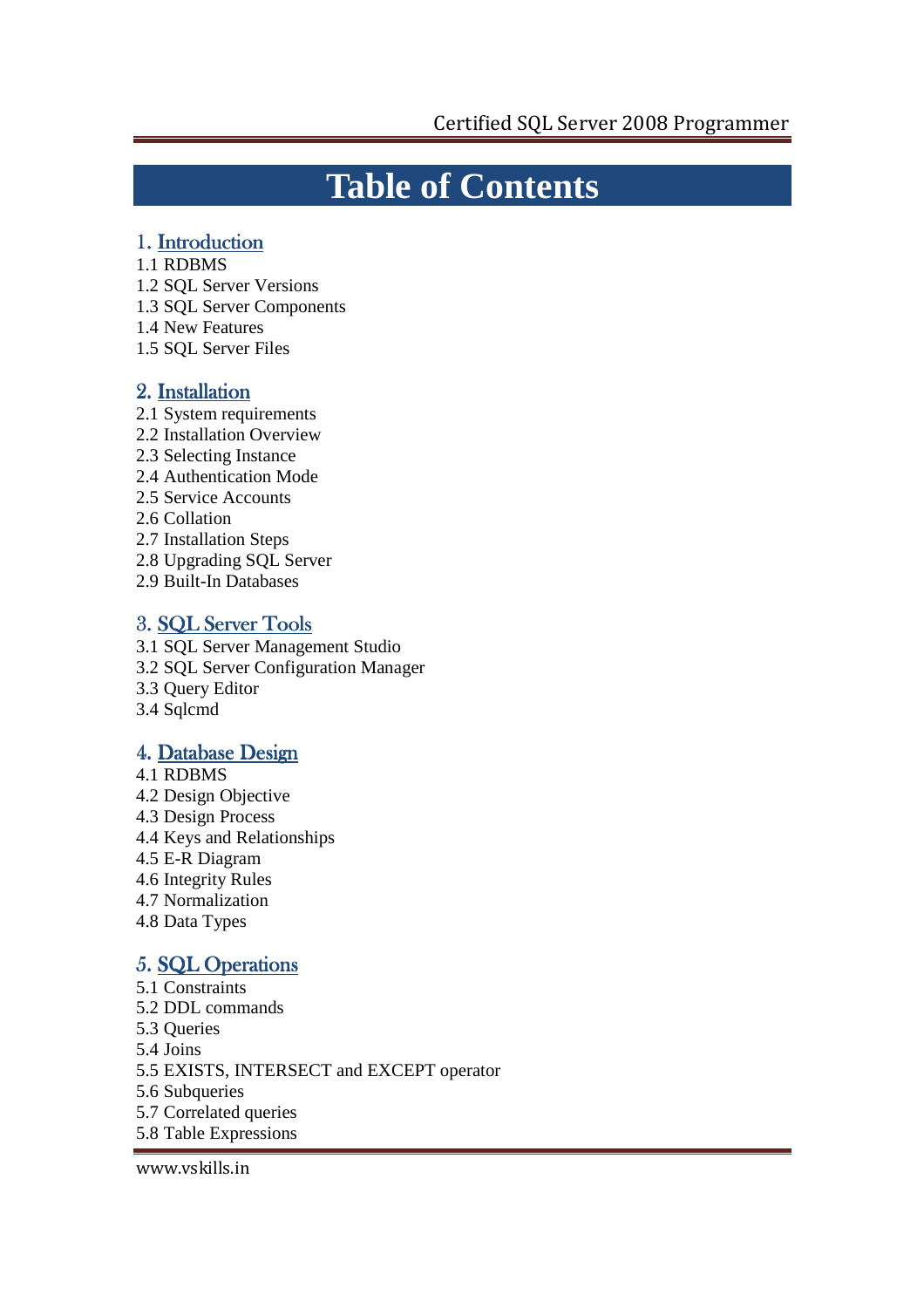5.9 The APPLY Operator 5.10 DML commands

#### 6. Indexes

- 6.1 Index Types
- 6.2 Create, Drop and alter index
- 6.3 Index Performance
- 6.4 Index Optimization

#### 7. Stored Procedures and UDF

7.1 UDF and their types 7.2 Stored procedures and create procedure

#### 8. Transact-SOL

- 8.1 Block of Statements 8.2 Data Types 8.3 Variables 8.4 Flow Control 8.5 Error Handling 8.6 Pivoting 8.7 Ranking functions 8.8 Powershell 9. Concurrency
- 9.1 Transactions 9.2 Locking 9.3 Isolation Levels 9.4 Row Versioning

#### 10. Trigger

10.1 Create and execute triggers 10.2 DDL Trigger 10.3 DML Trigger

#### 11. Optimization

11.1 Partitioning 11.2 Indexing

#### 12. Performance Tuning

12.1 Degrading Factors 12.2 Monitoring Performance 12.3 SQL Server Profiler 12.4 Database Engine Tuning Advisor 12.5 Resource Governor

www.vskills.in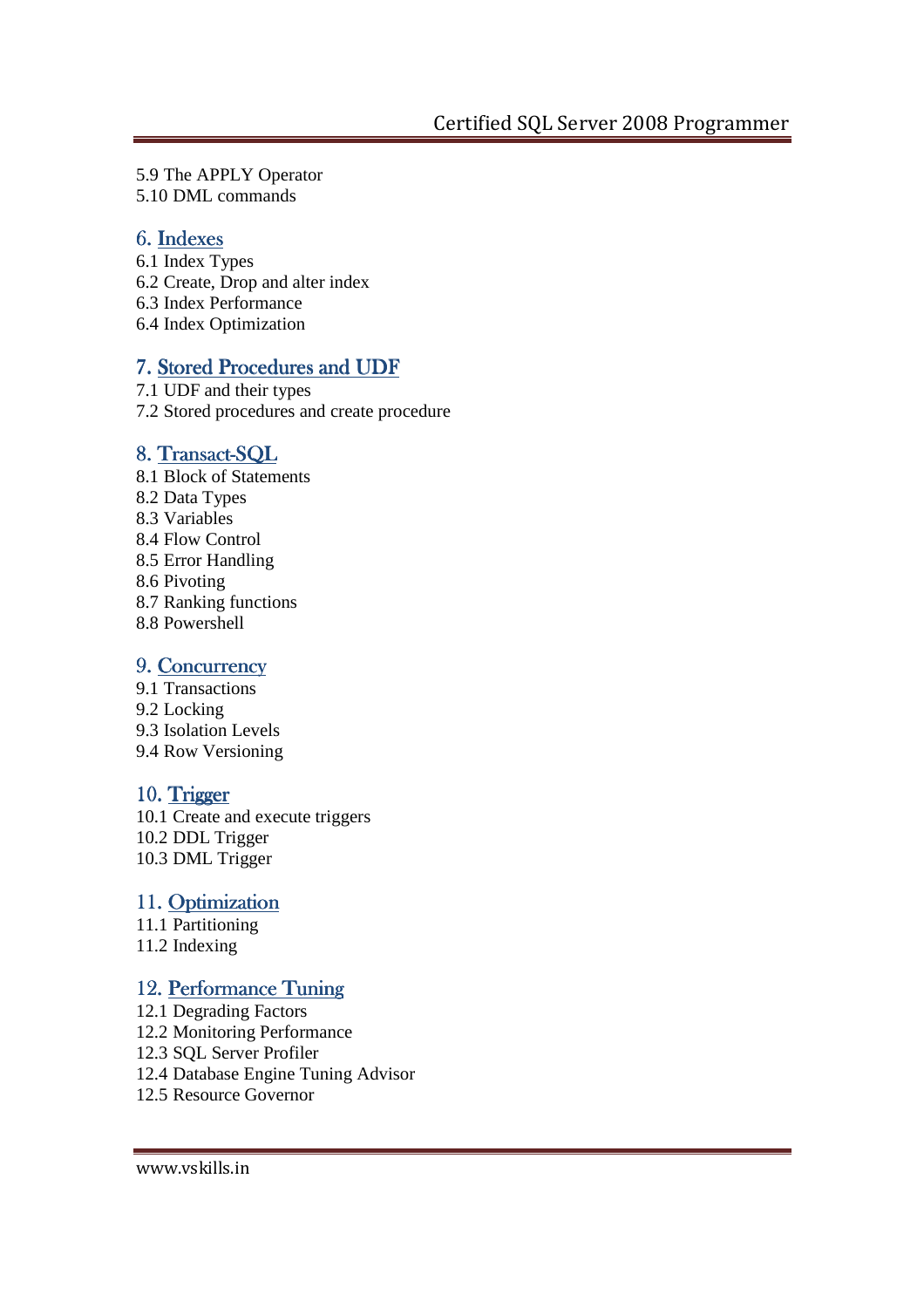### 13. XML

13.1 XML Basics 13.2 Store and retrieve XML documents 13.3 XQuery Methods

### 14. Security

- 14.1 Security Basics 14.2 Roles 14.3 Schemas
- 14.4 Authorization
- 14.5 Authentication

### 15. Administration

- 15.1 Declarative Management Framework
- 15.2 Maintenance Plan Wizard
- 15.3 Backup
- 15.4 Recovery
- 15.5 Database Availability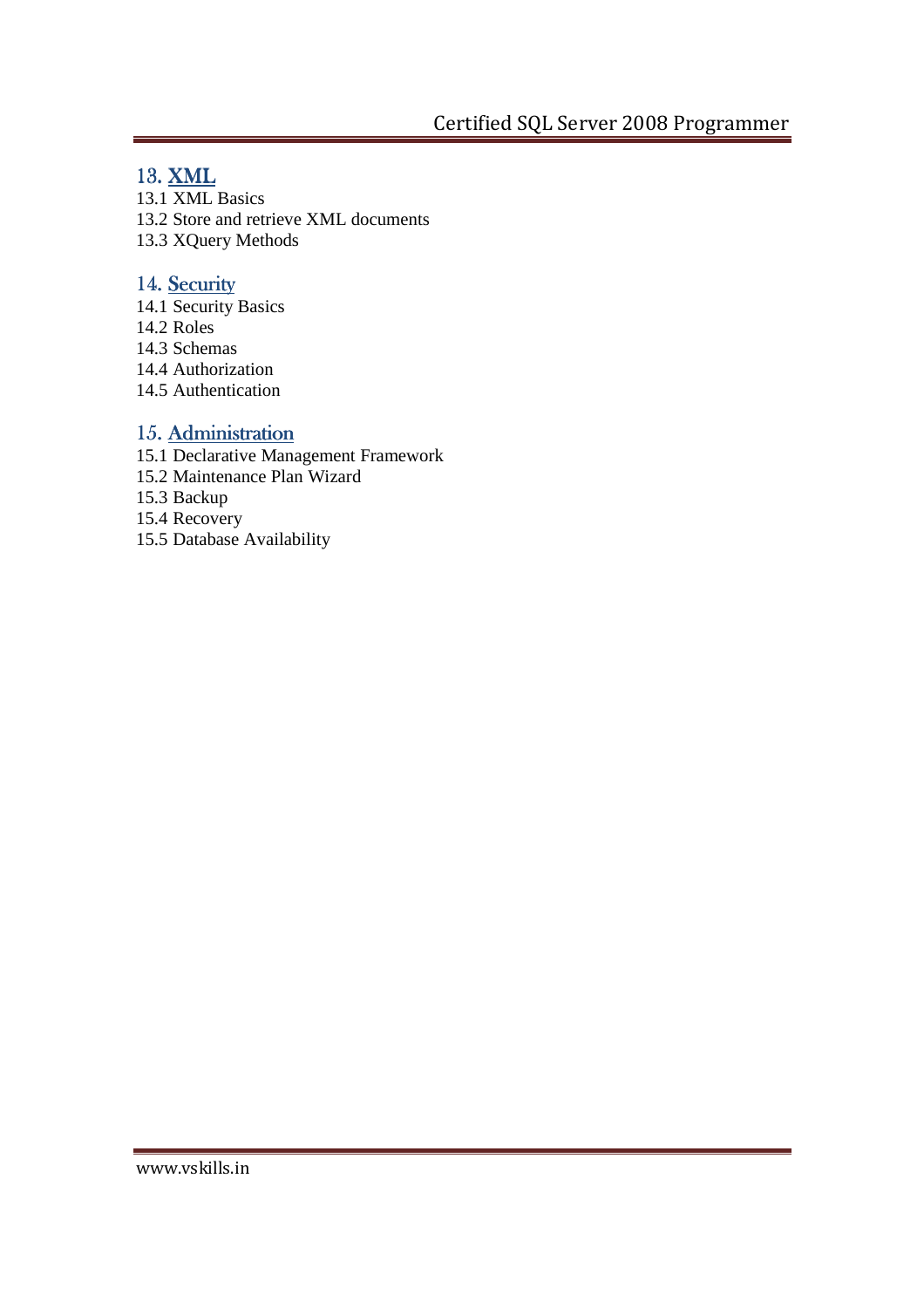## **Sample Questions**

### 1. The option to start the SQL Server instance with minimal configuration is

- \_\_\_\_\_\_\_\_\_\_\_\_\_\_.  $A. -i$
- B. -f
- C. -l
- D. None of the above

### 2. The special connection to SQL Server used by DBA under sever resource depletion is the control of the control of  $\mathbf{I}$ .

- A. AC
- B. DAC
- C. PAC
- D. None of the above

### 3. The authentication which uses local windows credentials is

- A. SQL Server Authentication
- B. Local Authentication
- C. Windows Authentication
- D. None of the above

### 4. The numeric data type is synonym for  $\frac{1}{\sqrt{1-\frac{1}{n}}}$ .

- A. Decimal
- B. Integer
- C. Bigint
- D. None of the above

### 5. The option in create index command which defines storage percentage for each index page during creation is \_\_\_\_\_\_\_\_\_\_\_\_\_\_.

- A. Fillfactor
- B. Unique
- C. Clustered
- D. None of the above

#### **Answers: 1 (B), 2 (B), 3 (C), 4 (A), 5 (A)**